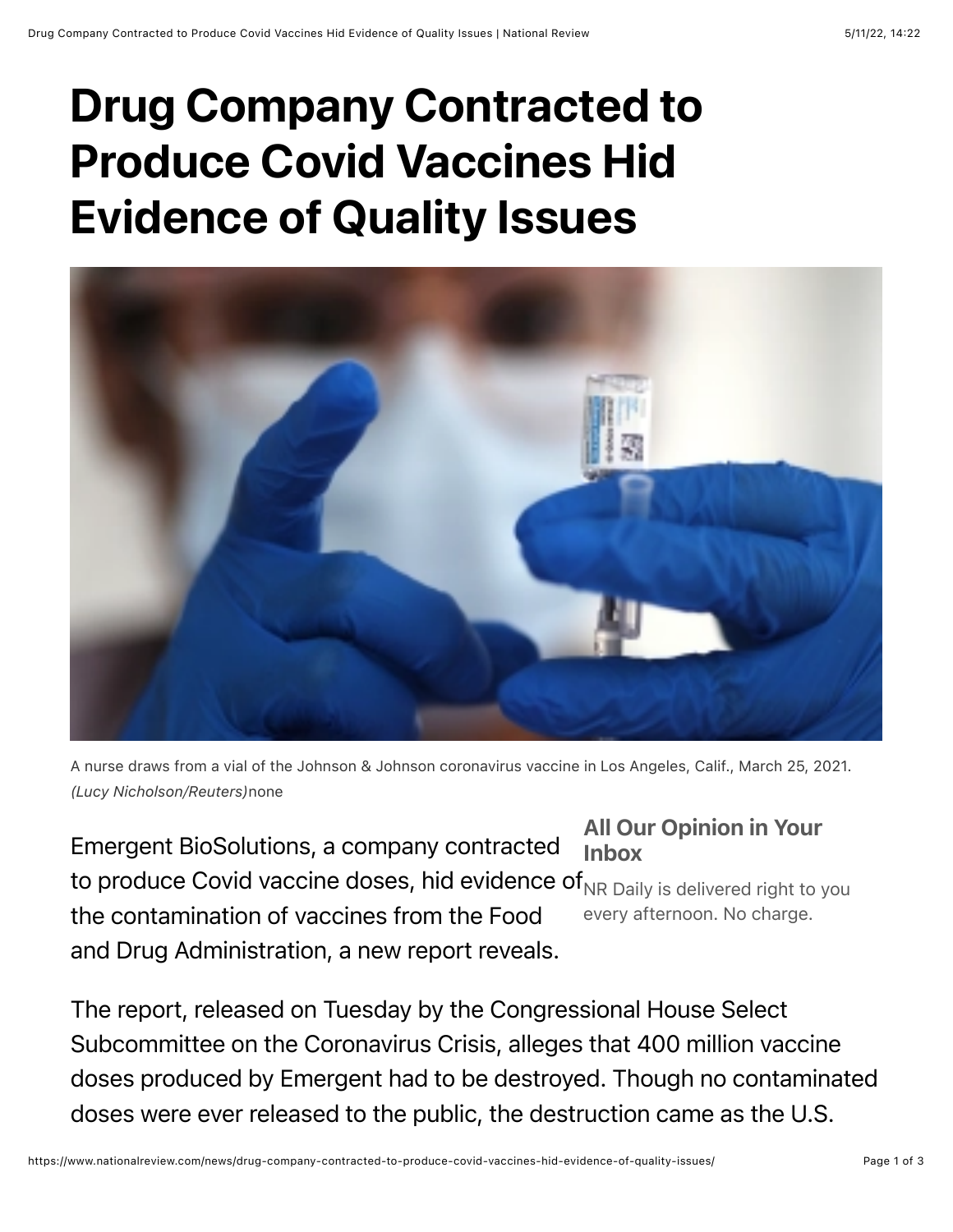vaccine rollout was underway, when doses were in high demand as people sought to get inoculated. Emergent had previously lined up \$1.8 billion in contracts to produce vaccines, including those made by Johnson & Johnson and AstraZeneca.

The report alleges that Emergent neglected to ensure its quality control systems were adequate to ensure Covid vaccines were healthy and safe to be administered to patients. Its Bayview plant in Baltimore, Md., which has since been shut down, was the focus of the report.

Internal emails between executives, documents, and interviews requested by the committee via subpoena showed that the company's executives were doubtful of their vaccine quality control yet declined to take measures to resolve the issue.

The report also described attempts to delude visiting FDA regulators, which involved deliberately mislabeling vials and removing yellow warning tags from poor quality vaccine samples when regulators were on premises.

"Shame on us for thinking that [Emergent's] experience in manufacturing would mean they would be able to move ahead and make the vaccines in a high-quality manner that we would expect for an experienced vaccine manufacturer," said Dr Peter Marks, the FDA's director for Biologics Evaluation and Research, in testimony to Congress.

The report also describes how government officials treated Emergent with leniency or did not investigate claims of poor quality. The report noted that officials from the Trump Administration's Operation Warp Speed, a task force to expedited vaccine production, expressed their concerns to the FDA about Emergent in 2020. Once the FDA was notified of these quality problems, however, the report alleges that Emergent was granted lenient treatment in order to achieve compliance.